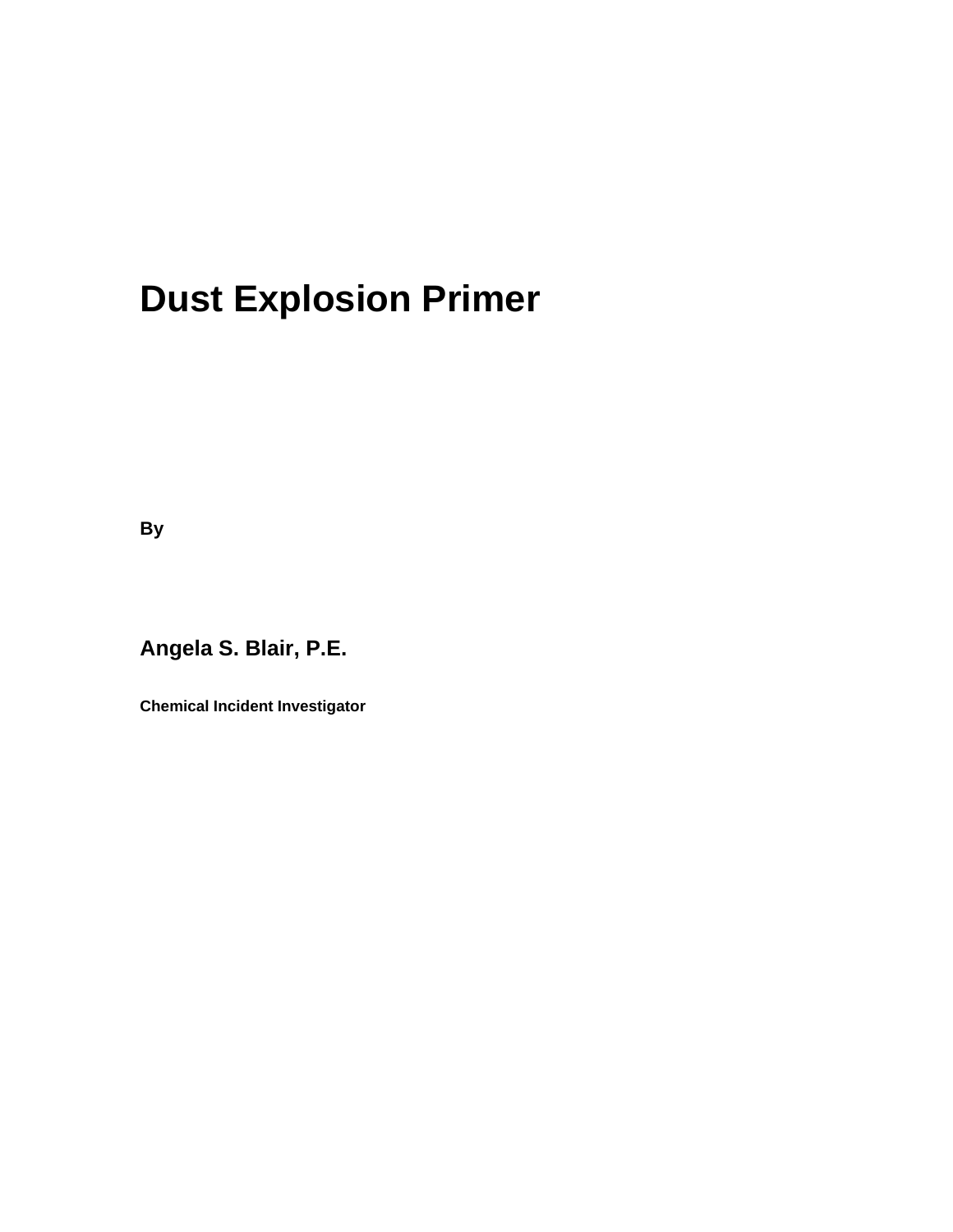#### **U.S. Chemical Safety and Hazard Investigation Board**

**2175 K St NW Ste 400**

**Washington, DC 20037**

**[Angela.blair@csb.gov](mailto:Angela.blair@csb.gov)**

**202-261-3607**

This paper has not been approved by the Board and is published for general informational purposes only. Every effort has been made to accurately present the contents of any Board-approved report mentioned in this paper. Any material in the paper that did not originate in a Board-approved report is solely the responsibility of the authors and does not represent an official finding, conclusion, or position of the Board.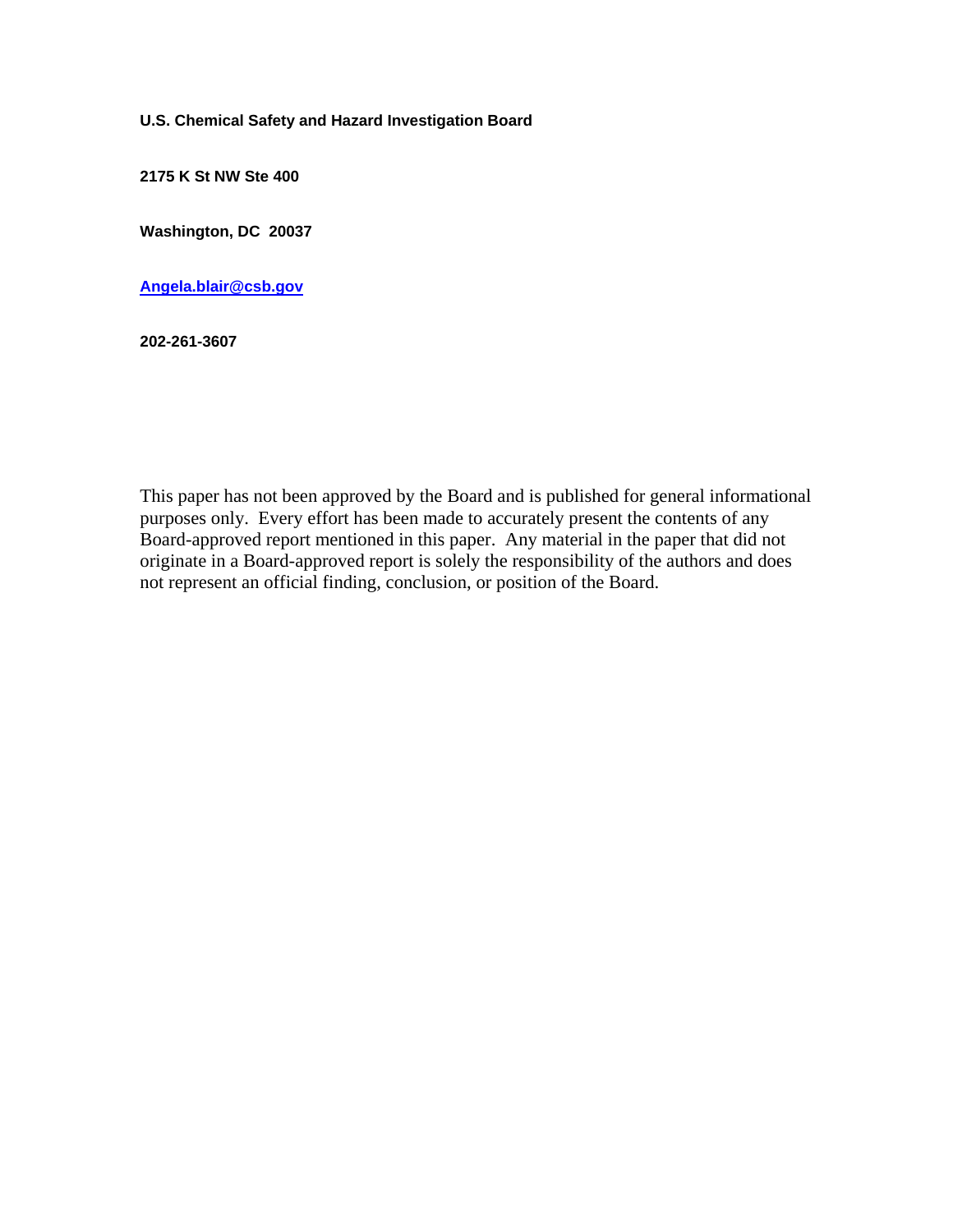# **Dust Explosion Primer**

Dust explosions have been documented as early as the late 18th century, when an Italian count reportedhis analysis of an explosion in a baker's flour warehouse.<sup>1</sup> Although the understanding of dust explosions has greatly improved since then, CSB found in its investigations that many workers and managers are not aware of the potential for dusts to explode. Further, these individuals often do not understand the nature of dust explosions. This document provides an overview of the fundamentals of dust explosions and combustible dusts.

# **1.0 Basics**

Combustible materials are materials that are capable of burning in air. Most organic materials and many metals—and even some nonmetallic inorganic materials, if finely divided and dispersed in suitable concentrations—will burn or explode if they contact a sufficient ignition source.<sup>2</sup> Not all small particles burn, however. For example, salt and baking soda, no matter how finely powdered, will not burn because they contain no combustible material. Coffee creamer, on the other hand, will burn because it contains fat (i.e. organic material).

Combustible dusts are, either manufactured products, or they can be generated when solid combustible materials are handled or processed due to gradual reductions in the particle sizes and/or segregation of the particles. NFPA 654 (2006) defines combustible dusts as a combustible particulate solid that presents a fire or deflagration hazard when suspended in air or some other

<span id="page-2-1"></span><span id="page-2-0"></span> $1$  Eckoff (2003)

-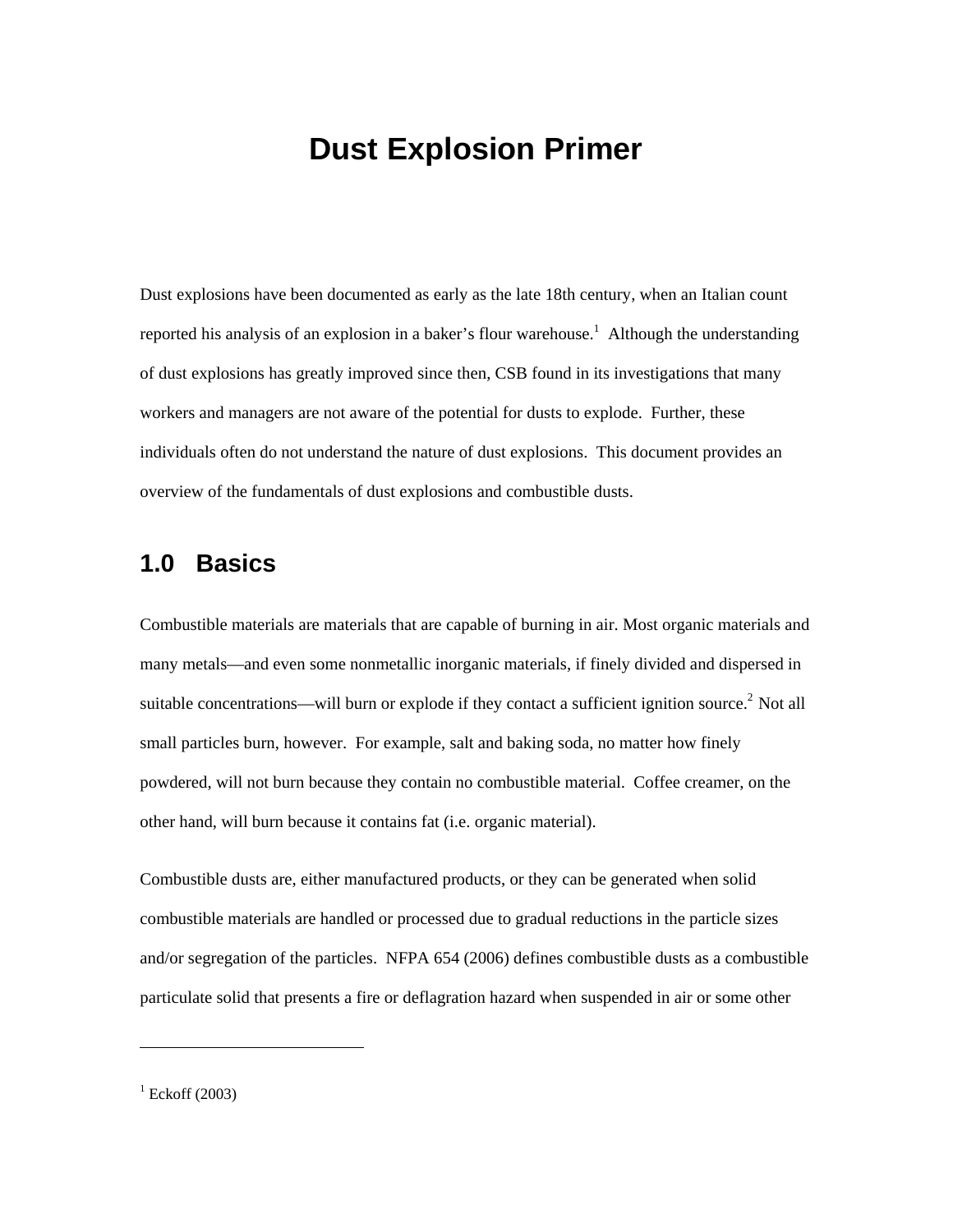oxidizing medium over a range of concentrations, regardless of particle size or shape. Awareness of combustible dust hazards is important to ensure employee safety, to ensure proper facility design, and to develop adequate operations and maintenance procedures.

While many factors influence the likelihood, and severity of dust explosions, there are some basic facts about dust explosions that are worth highlighting:

- Typically, for dust explosions to occur, all of the following conditions must be present:
	- o Combustible dust is suspended or lofted in air;
	- o The dust is ignited; and
	- o The dust is confined such that damaging pressures can accumulate
- The finer the dust particle and the more easily the dust oxidizes, the greater the explosion potential.
- Accumulated dust can become explosive if lofted into a cloud and ignited. Dust layers can ignite and will smolder, but if disturbed, they may transition to a dust explosion.
- Dust explosions result in pressures many times higher than the typical building walls can withstand.<sup>[3](#page-3-0)</sup>
- The explosive dispersion of most dusts appears as a nearly opaque cloud and, for many materials, is much denser than the amount considered "breathable."

1

<sup>&</sup>lt;sup>2</sup> Ignitability and Explosibility of Dusts, Table A.1, Appendix A.2 (Eckhoff, 2003).

<span id="page-3-0"></span> $3$  Crowl (2003) Damage to houses and other unreinforced structures can occur at pressures below 1 psig.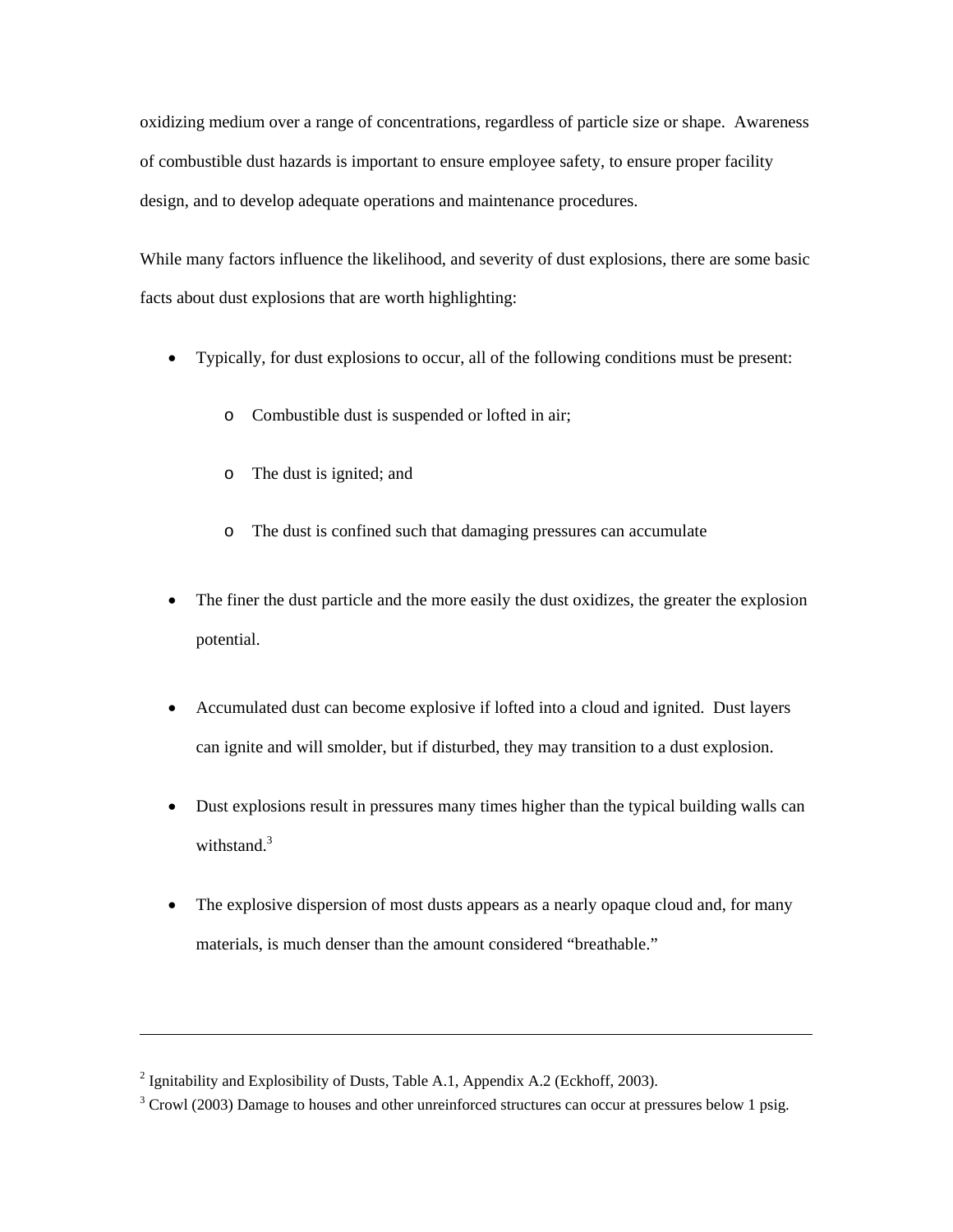• Dust clouds, when ignited, can produce deflagrations, which are flame fronts that move at speeds below the speed of sound. $4$  Although not technically explosions, these deflagrations are commonly referred to as dust explosions.<sup>5</sup>

# **1.1 The Dust Explosion Pentagon**

Fuel, ignition, oxygen, suspension, and confinement form the five sides of the dust explosion pentagon ([Figure 1.](#page-17-0)) Like all other fires, a dust fire occurs when fuel (the combustible dust) is exposed to heat (an ignition source) in the presence of oxygen (air). Removing any one of these elements of the fire triangle eliminates the possibility of a fire. A dust explosion requires the simultaneous presence of two additional elements—dust dispersion and confinement.<sup>[6](#page-4-1)</sup> Suspended dust burns more rapidly, and confinement allows for pressure buildup. Removing either the suspension or the confinement elements prevents an explosion, though a fire may still occur, because the elements of the fire triangle (fuel, oxygen and ignition) exist.

<span id="page-4-0"></span><sup>&</sup>lt;sup>4</sup> In contrast, a detonation flame front moves at speeds greater than the speed of sound. Although subsonic, deflagrations can generate overpressures that can injure people and damage structures.

<sup>&</sup>lt;sup>5</sup> For purposes of this report, "dust explosion" includes deflagrations.

<span id="page-4-1"></span><sup>&</sup>lt;sup>6</sup> Confinement keeps dust particles in proximity after suspension—allowing sufficiently rapid heat transfer to continue propagation. Without confinement, a propagating explosion is not possible, though a large and very dangerous fireball may occur.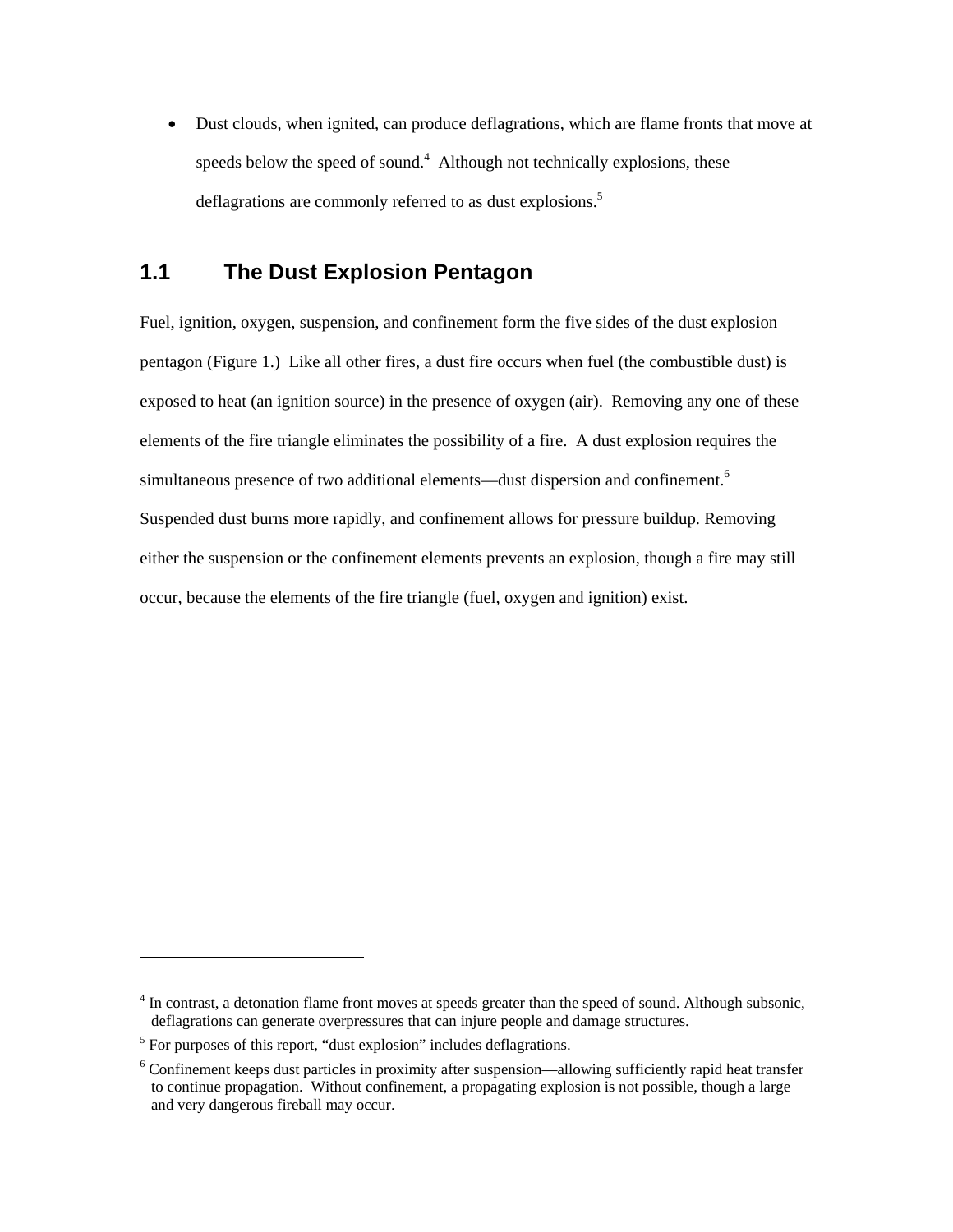

Figure 1. Dust explosion pentagon.

# **1.2 Secondary Dust Explosions**

Many dust explosions occur when a small primary event—not necessarily a dust explosion—lifts dust deposits from floors, walls, overhead beams, or equipment. As illustrated in [Figure 2,](#page-17-0) the suspended dust is then ignited, causing a secondary dust explosion. The blast wave from the secondary explosion causes the suspension of accumulated dust in other areas. In turn, this suspension may generate additional dust explosions. Depending on the extent of the dust deposits, a weak primary explosion may cause very powerful secondary dust explosions.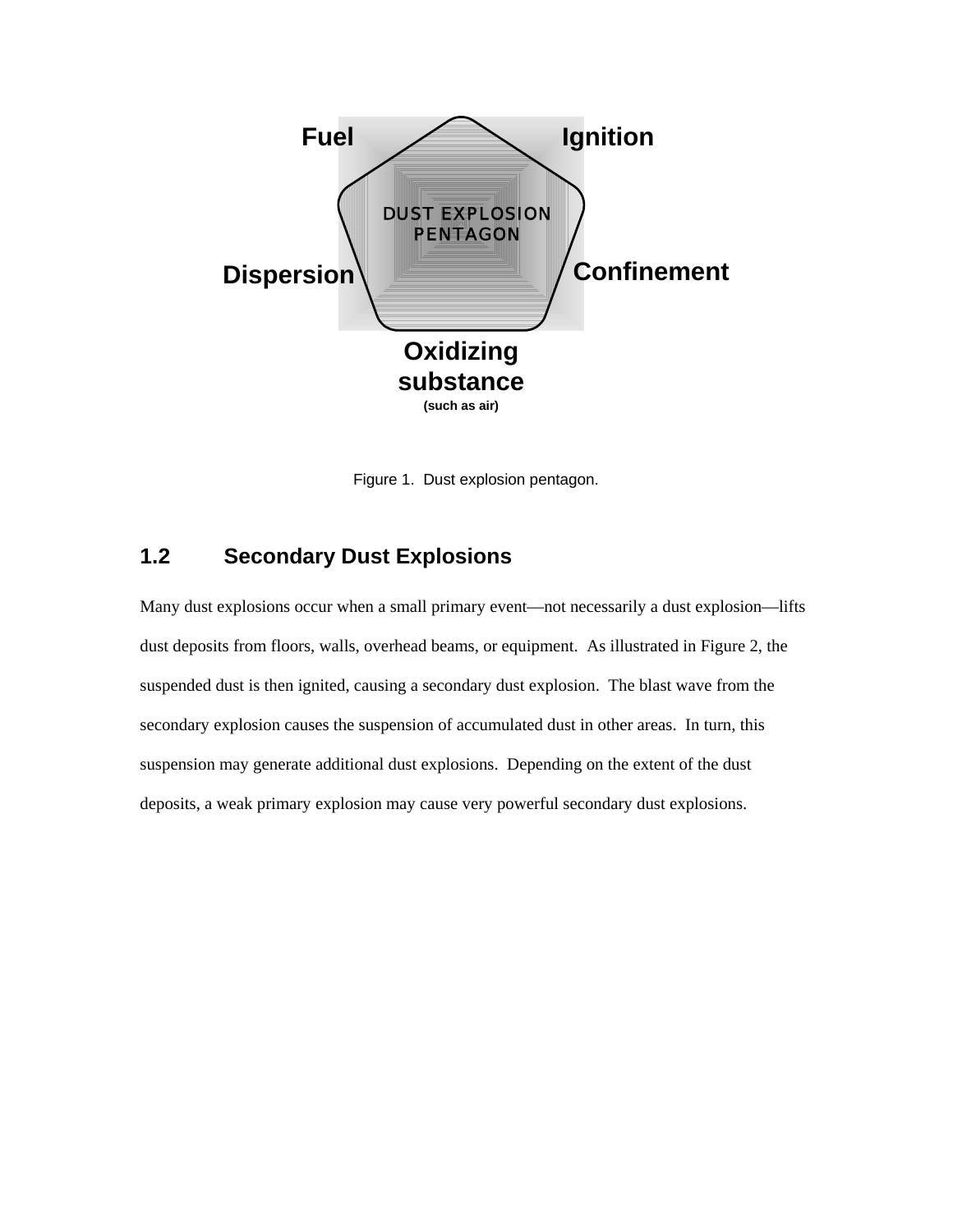

Figure 2. Mechanism for a secondary dust explosion.

### **1.3 Dust Explosion Characteristics**

<span id="page-6-0"></span>The relative explosibility of a given combustible dust is typically expressed using the deflagrationindex,  $K_{St}^7$  and depends on several factors (these are discussed later in this appendix.) This index is determined experimentally by measuring how fast pressure rises following the ignition of dust of a known concentration in a container of a specific volume (20 liters). The higher the  $K_{St}$ , the more severe a dust explosion can be. NFPA 68 (2002) defines three "dust hazard classes", used to indicate relative explosiveness. Class St-1 dusts have a  $K_{St}$  at or below 200 bar-m/sec, St-2 dust  $K_{St}$  values range from 201 to 300 and St-3 dusts have a  $K_{St}$  above 300 bar-m/sec. The following table shows the  $K_{St}$  values and hazard classes for some commonly known combustible dusts.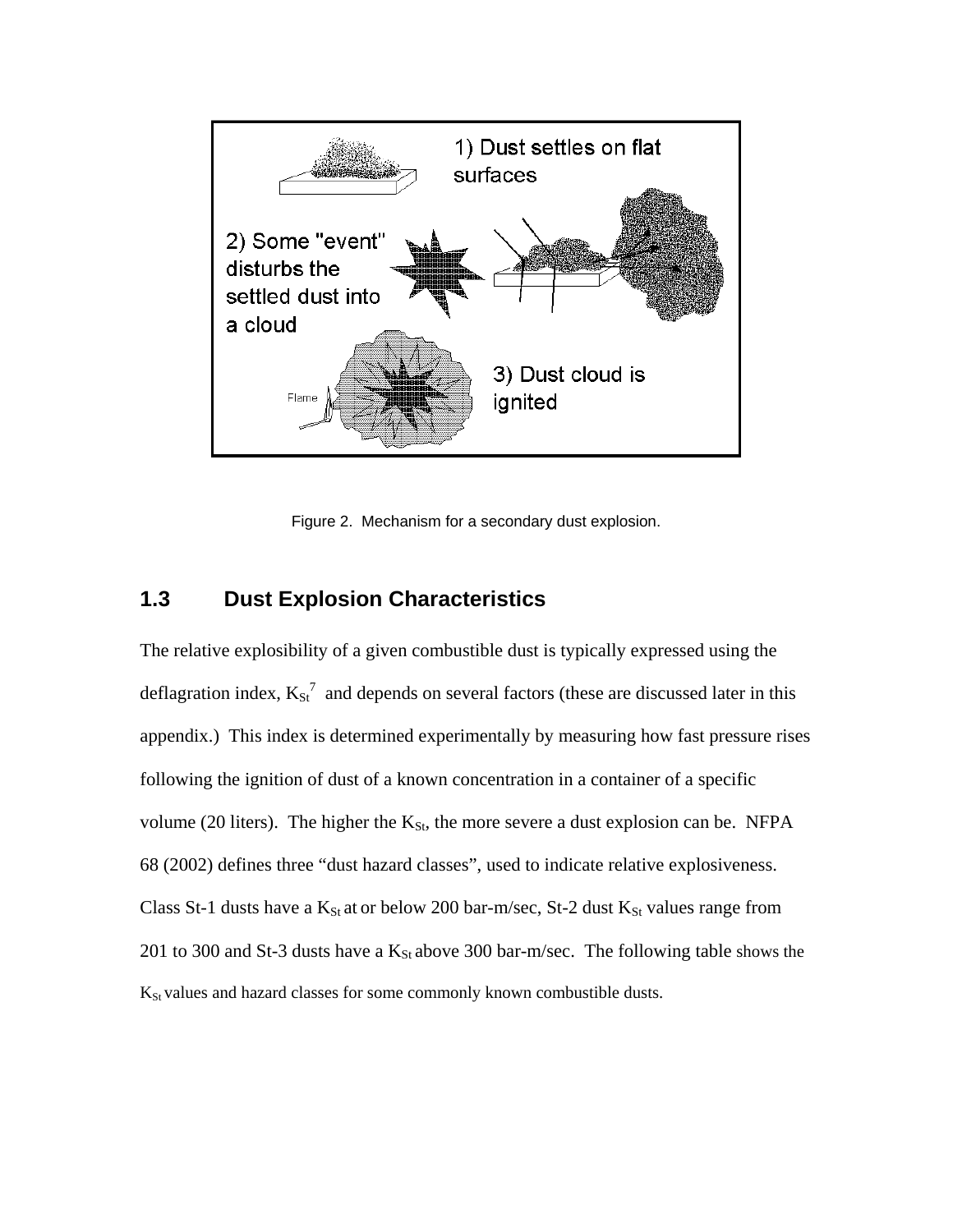| <b>Dust</b>     | $K_{St}$ , bar-m/sec | <b>ST-class</b> |
|-----------------|----------------------|-----------------|
| Aluminum        | 400-1100             | 3               |
| Aspirin         | 217                  | $\overline{2}$  |
| Copier toner    | 134-196              | $\mathbf{1}$    |
| Rubber          | 138                  | 1               |
| Wheat flour     | 87                   | 1               |
| Yellow food dye | 288                  | $\mathfrak{2}$  |

Table 1.  $K_{St}$  values for common combustible dusts.

Source: Eckhoff (2003).

# **1.4 Properties of Explosible Dusts**

l

For any combustible solid, the severity and likelihood of an explosion can be quantified based on measurements of various physical properties. Some of these properties are discussed below.

 $7 K_{St} = (dP/dt)_{max}$  x  $V^{1/3}$ , where  $(dP/dt)_{max}$  is the maximum measured rate of pressure rise and V is the container volume. The units of  $K_{St}$  are bar-m/sec.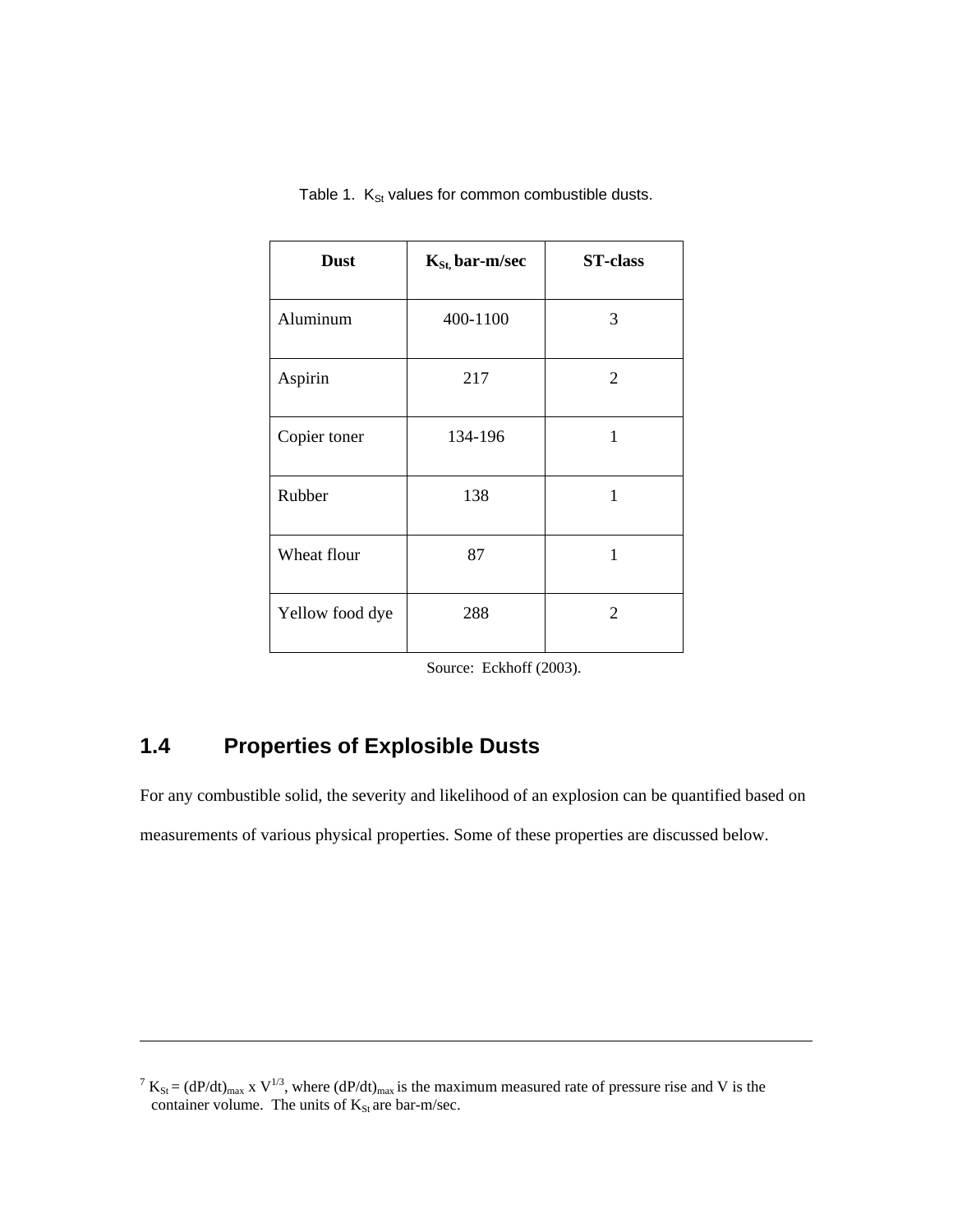# 1.4.1 Particle Size

Particle size (specific surface area.<sup>[8](#page-8-0)</sup>) primarily influences the ease of ignition and the severity of combustible dust explosions. Finely divided particles have a large surface area, which allows them to react rapidly with oxygen when dispersed in air and ignited. Greater surface area correlates with a faster reaction, and more vigorous explosion.



Figure 3. Burning increases with increasing surface area.

As depicted in the figure above, (Eckhoff, 2003):

- A large piece of wood burns slowly, releasing heat over a long period.
- When cut into smaller pieces, ignition is easier and the pieces of wood burn faster because the total contact surface area between the wood and air has increased.
- When the wood pieces are further cut, ground into sawdust, suspended in air as a confined dust cloud, and ignited, the dust burns very rapidly and may explode.

<span id="page-8-0"></span><sup>&</sup>lt;sup>8</sup> Specific surface area is the total surface area per unit volume or unit mass of dust.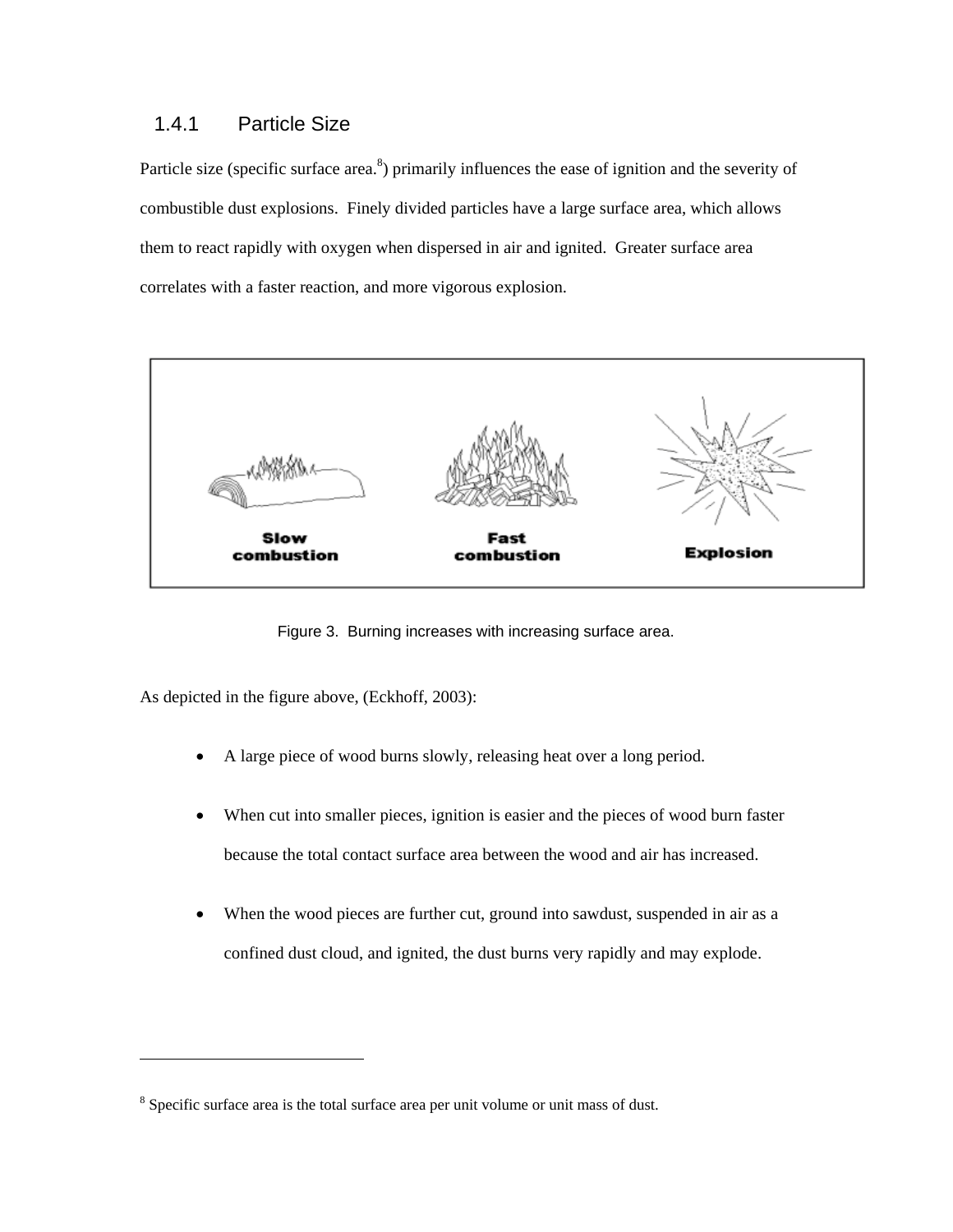Many of the common dusts involved in dust explosions have a particle size of 10 to 50 microns<sup>[9](#page-9-0)</sup> in diameter, similar to talcum (baby) powder. The table below lists the particle sizes for some commonly known materials.

| Table 2                                         |  |
|-------------------------------------------------|--|
| Particle Size of Common Materials <sup>10</sup> |  |

| <b>Common Materials</b>                                  | Size (microns) |
|----------------------------------------------------------|----------------|
| Talcum powder, fine silt,<br>red blood cells, cocoa      | 5 to 10        |
| Pollen, milled flour,<br>course silt, fine human<br>hair | 44 to 74       |
| Table Salt, coarse human<br>hair                         | 105 to 149     |
| Coarse Sand                                              | 297 to 1000    |

Particle size influences dust explosion severity and sensitivity to ignition. Most combustible dusts ignite at lower energy and produce a greater rate of pressure rise (another indicator of explosion severity) at smaller particle sizes. Generally, the maximum explosion pressure and rate of pressure rise for any given type of dust will *increase* as the particle size *decreases,* and the minimum energy required to ignite a dust cloud decreases with particle size.

### 1.4.2 Dust Chemistry and Moisture

Dust explosions are, first and foremost, combustion-oxidation reactions. The composition (i.e. chemistry) of a material determines properties such as the rate of reaction and the amount of heat

<span id="page-9-0"></span><sup>&</sup>lt;sup>9</sup> One micron equals 0.000039 inches

<span id="page-9-1"></span><sup>10</sup> Source: http://www.wateruse.com/micron\_equivalents.htm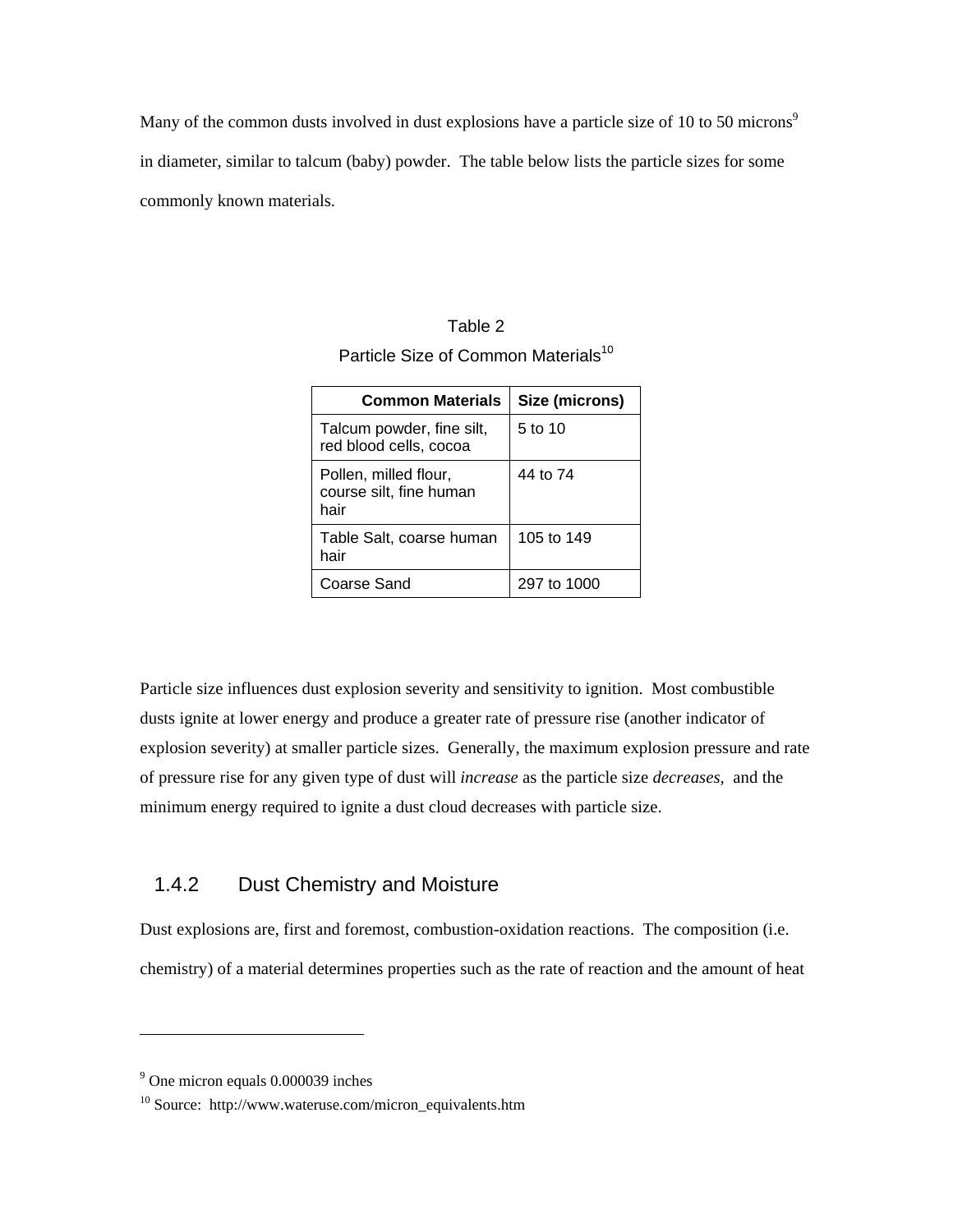released in the reaction and governs the rate at which materials combust. Some dust particles (for instance, polyethylene) must be melted and evaporated to vapor form before they burn. This evaporation process also affects the burning rate. The faster the particle combustion rate, the faster the flame front will move across a dust cloud. Faster flame speeds yield greater pressure. Therefore, the sensitivity to ignition, the flame speed, and the explosion severity are all affected by the composition of the material.

The amount of oxygen available to the dust in the dispersed cloud also affects the combustion rate. Therefore, substituting an inert gas (such as nitrogen) for some of the air in dust-containing equipment can reduce the risk and severity of a dust explosion. Inerting is only practical within process equipment and storage vessels; the normal working environment provides adequate air for most combustible dust explosions.

Moisture content, by acting as a heat sink to slow evaporation and combustion, also has a measurable effect on dust burning rate and explosion severity.. Moisture in the atmosphere also reduces the amount of static electricity available for ignition, and makes the dust more difficult to ignite. $11$ 

#### 1.4.3 Measured Dust Properties

Measuring key properties for a dust at the particular process conditions (temperature, particle size, moisture content, etc.) is the first step in evaluating the hazards of a combustible dust, and to addressing those hazards. The most commonly measured properties are listed in the table that follows. The American Society for Testing Materials (ASTM) publishes the standard methods for measuring most of these properties.

<span id="page-10-0"></span> $11$  Eckhoff (2003)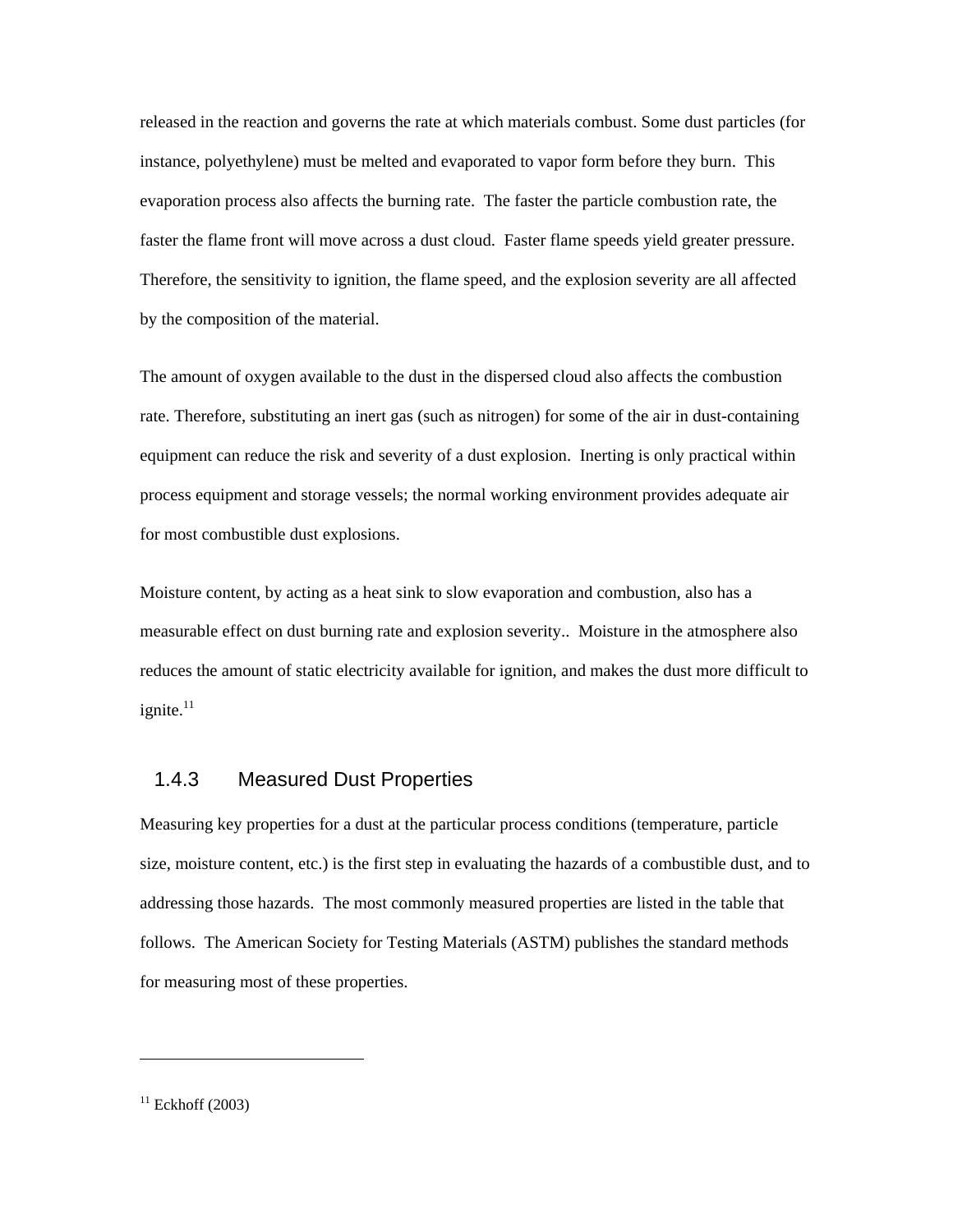| <b>Property</b> | <b>Definition</b>                                                     | <b>ASTM Test</b><br><b>Method</b>               | <b>Application</b>                                                                                                                                                           |
|-----------------|-----------------------------------------------------------------------|-------------------------------------------------|------------------------------------------------------------------------------------------------------------------------------------------------------------------------------|
| $K_{St}$        | Dust deflagration<br>index                                            | <b>ASTME</b><br>1226                            | Provides a measure of the relative<br>explosion severity compared to other<br>dusts.                                                                                         |
| $P_{max}$       | Maximum explosion<br>overpressure<br>generated in the test<br>chamber | <b>ASTME</b><br>1226                            | Used to design enclosures and predict the<br>severity of the consequence.                                                                                                    |
| $(dp/dt)_{max}$ | Maximum rate of<br>pressure rise                                      | <b>ASTME</b><br>1226                            | Predicts the violence of an explosion.<br>Used to calculate KSt.                                                                                                             |
| <b>MIE</b>      | Minimum ignition<br>energy                                            | <b>ASTME</b><br>2019                            | Predicts the ease and likelihood of<br>ignition of a dispersed dust cloud.                                                                                                   |
| <b>MEC</b>      | Minimum explosible<br>concentration                                   | <b>ASTME</b><br>1515                            | Measures the minimum amount of dust,<br>dispersed in air, required to propagate an<br>explosion.<br>Analogous to the lower flammability<br>limit (LFL) for gas/air mixtures. |
| LOC             | Limiting oxygen<br>concentration                                      | <b>ASTM</b><br>standard<br>under<br>development | Determines the least amount of oxygen<br>required for explosion propagation<br>through the cloud.                                                                            |
| <b>ESC</b>      | Electrostatic<br><b>Charging Tendency</b>                             | No ASTM<br>standard                             | Predicts the likelihood of the material to<br>develop and discharge sufficient static<br>electricity to ignite a dispersed dust<br>cloud.                                    |

Table 3. Measured properties of combustible dusts $^{12}$ .

<span id="page-11-0"></span> $12$  Dastidar, et al. (2005)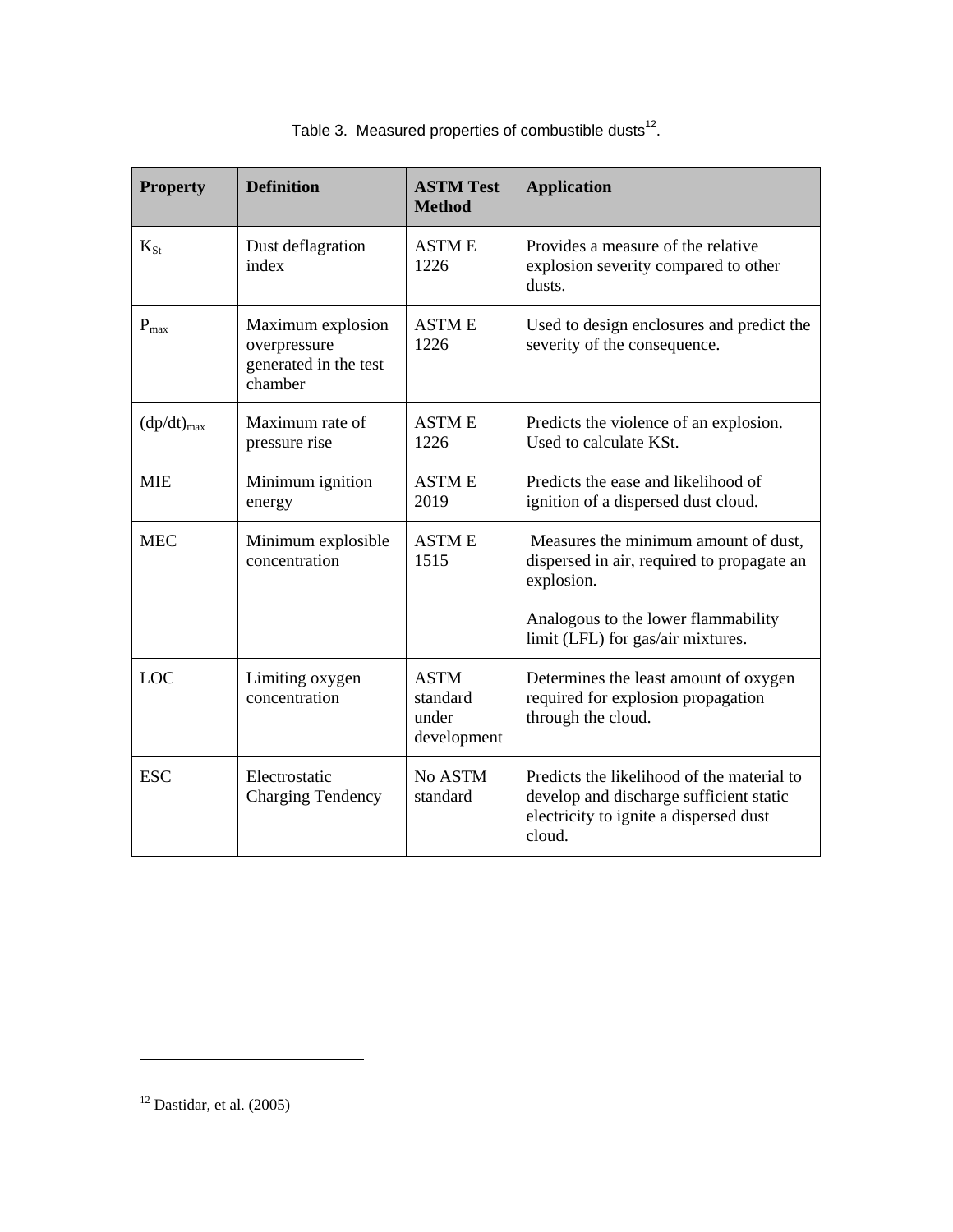# **2.0 Preventing and Mitigating Dust Explosions**

The dust explosion pentagon is the basis for preventing and mitigating (reducing the consequences of) dust explosions. Eliminating the fuel, the ignition source or oxygen for combustion will prevent an explosion. The focus of the NFPA standards is on reducing the likelihood of an explosion by controlling fuel, oxygen and/or ignition source.

When it is not possible prevent dust explosions, it is still possible to limit the amount of damage and injury they cause. The other two sides of the pentagon, confinement and dispersion, provide keys to mitigating the hazard. Dust explosion prevention and mitigation are discussed below.

# **2.1 Methods of Dust Explosion Prevention**

The practical focus of dust explosion prevention is to control or minimize the three legs of the explosion pentagon that came from the fire triangle: fuel, oxygen and ignition.

#### 2.1.1 Fuel

One of the requirements for a dust explosion is an accumulation of combustible dust. If the fuel is contained within a piece of process equipment or a dust collector, a primary explosion can result. If the dust accumulation is on floors, beams, ceiling tiles or other areas outside of equipment, secondary explosions can occur. As previously discussed primary explosions are often followed by secondary explosions of accumulated dust.

Housekeeping and maintenance play a critical role in minimizing uncontrolled dust accumulations. It is essential to maintain pipes, ducts and equipment to keep dust from escaping into the work environment. Housekeeping includes cleaning dust filters to reduce the amount of fuel accumulated in the dust collector, and to keep the dust collector working at peak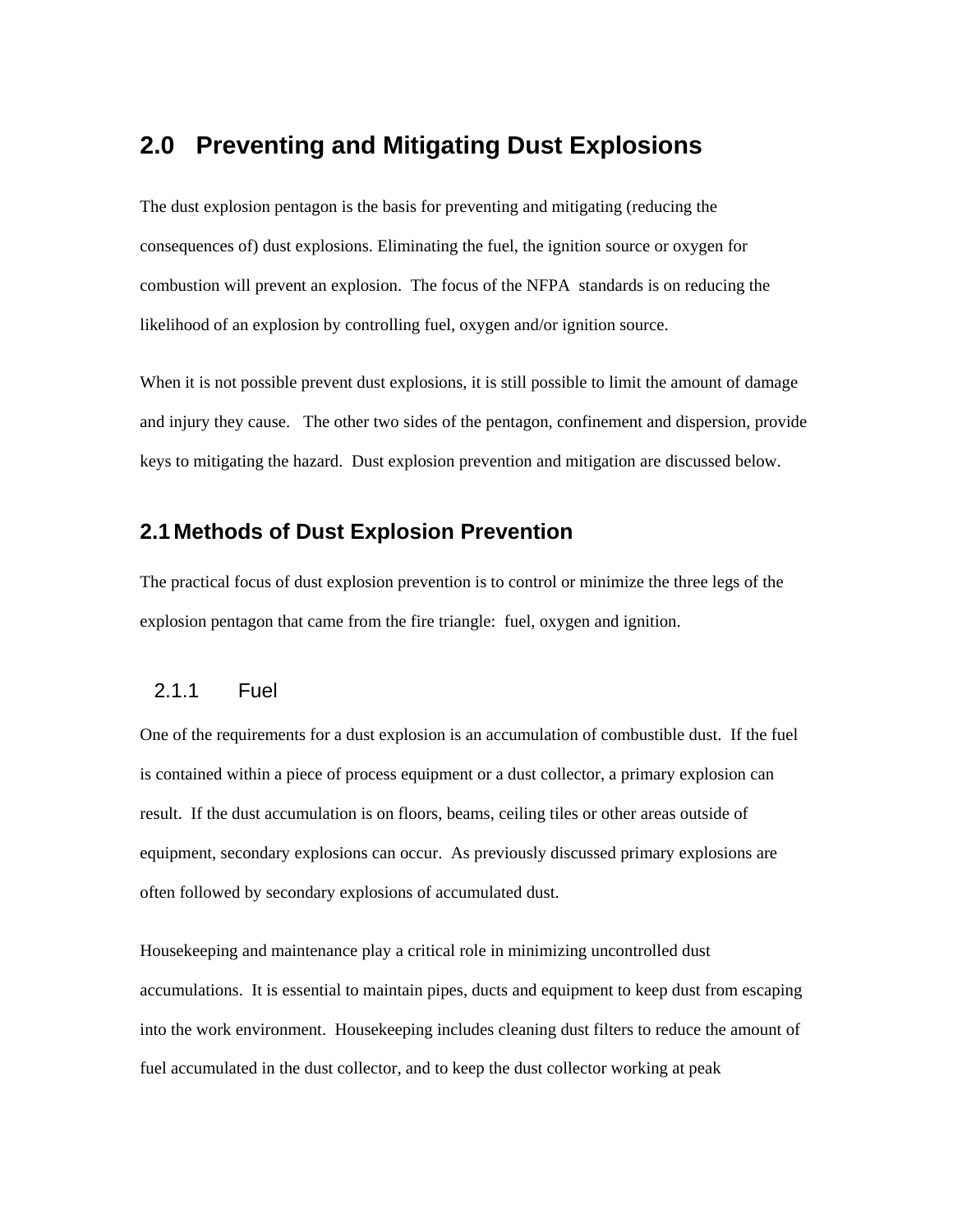performance. Diligent, regular housekeeping to remove dust accumulations safely,  $^{13}$  is vital to prevent secondary explosions.

Another way to control fuel is to mix an inert material, like rock dust, into the dust. This can prevent an explosible concentration inside dust collection equipment. Coal mining uses a similar method to prevent coal dust explosions.

#### 2.1.2 Oxygen

Most dust-carrying or dust-producing operations occur in an air environment. There is more than enough oxygen in the workspace to feed a dust explosion. Contained equipment can sometimes be inerted with nitrogen or other gases, however, to eliminate the oxygen from the dusty space. Inerting is difficult, however, and is not often the primary means of protection employed. According to Ebadat, $^{14}$  inerting is only practical in a closed-loop system. Where several noninerted systems (such as conveyors, hoppers and dryers) are inter-connected, inerting is infeasible.

### 2.1.3 Ignition

Eliminating all sources of ignition is nearly impossible; therefore, the goal is to control them. Process safety expert Trevor Kletz stated "Possible sources of ignition are so numerous that we can never be certain that we have eliminated them completely, even though we try to remove all known sources."<sup>15</sup>

<span id="page-13-0"></span><sup>&</sup>lt;sup>13</sup> Safe dust cleaning includes using dust-approved vacuums, not using compressed air to blow (and disperse) the dust, and careful sweeping. See NFPA 654 for guidance.

<span id="page-13-1"></span> $14$  Ebadat (2003)

<span id="page-13-2"></span><sup>&</sup>lt;sup>15</sup> Kletz 1994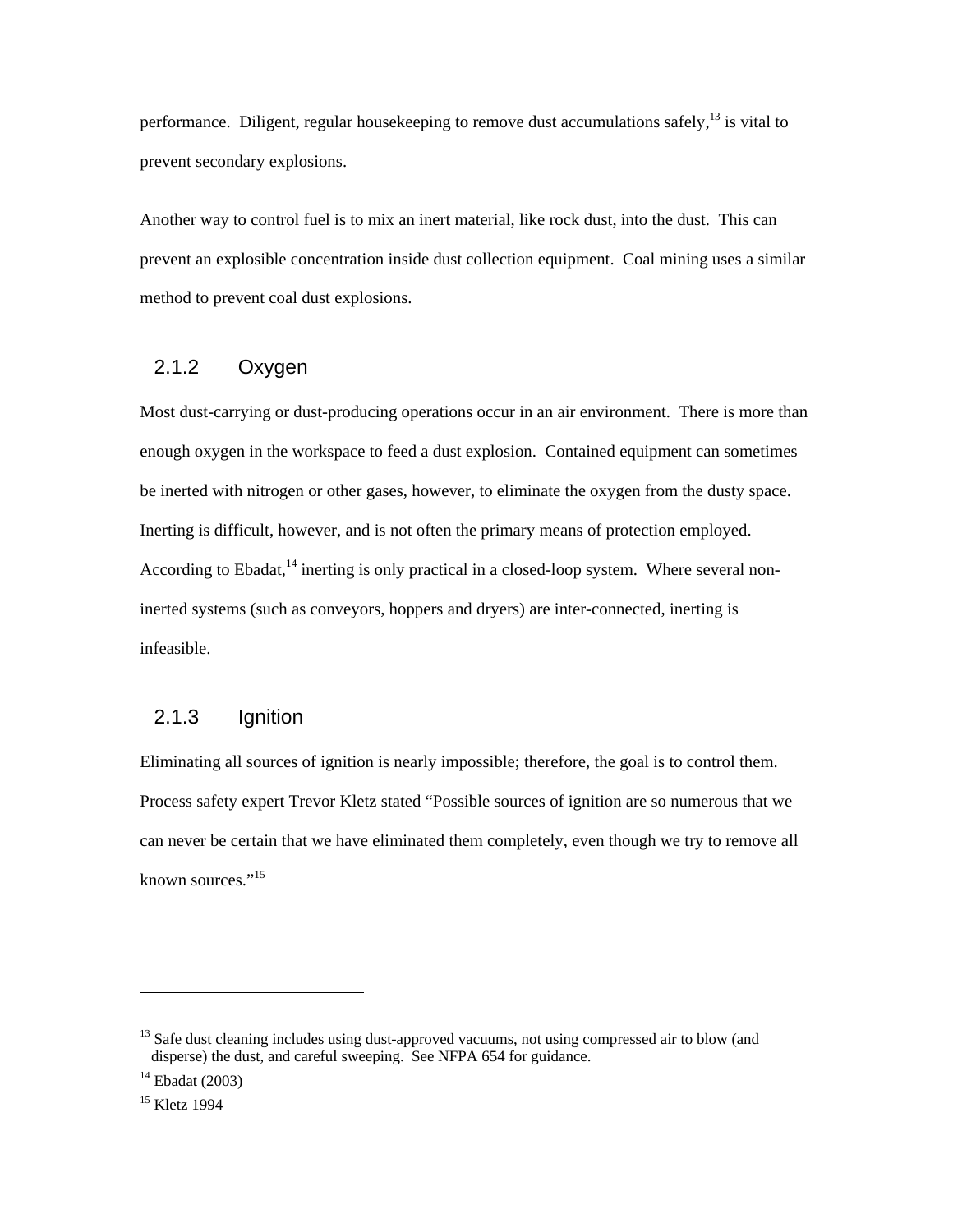The following is a partial list of possible ignition sources for dust explosions<sup>16</sup>. NFPA 654 provides guidance on controlling ignition.<sup>17</sup> [T](#page-14-1)he means for controlling them is unique to each type of ignition source.

- Static charge caused by moving particles
- Electrical system faults
- Open flames or sparks (including furnaces, hot work, smoking materials)
- Hot surfaces
- Improperly sealed electrical components

### 2.1.4 Methods for Dust Explosion Mitigation

Mitigating dust explosions usually requires an engineered solution. Venting and suppression are common approaches to reducing the effects of dust explosions. Another approach is isolation. These are discussed briefly below<sup>18</sup>.

### 2.1.5 Explosion Venting

Dust explosion vents are analogous to safety valves on reactors. These vents are usually a weak panel designed to rupture if pressure builds inside the protected equipment. This allows the pressure to vent in a more desired direction, rather than exploding the equipment. In some situations, the vented gases are ducted to a location away from employees, but this creates

<span id="page-14-0"></span><sup>&</sup>lt;sup>16</sup> CSB found in the West and Hayes investigations that determining the exact cause of ignition after an explosion is especially difficult. In many cases, potential sources are listed, then eliminated by evidence or ranked in order of likelihood.

<span id="page-14-1"></span> $17$  NFPA (2005). Also see Babrauskas (2003).

<span id="page-14-2"></span><sup>&</sup>lt;sup>18</sup> For detailed guidance on venting, suppression and isolation, consult NFPA 68. Also see Barton (1986).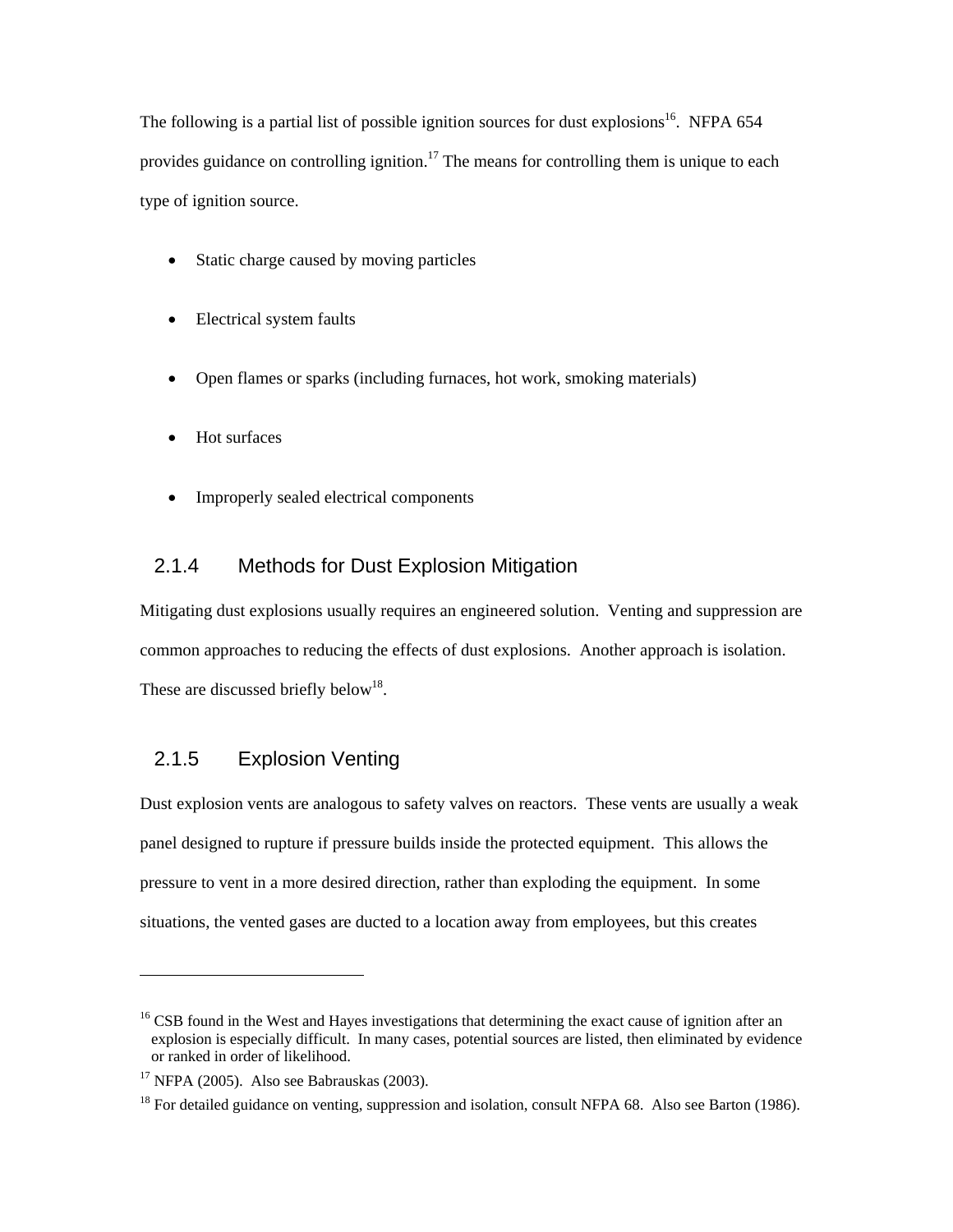additional complications[.19](#page-15-0) Buildings can be constructed so that if an explosion does occur, the force is directed outside rather than inside where there are employees.

### 2.1.6 Explosion Suppression

Engineered systems to suppress an explosion in process are used successfully in some applications. These include a pressure or temperature sensor to detect the earliest stage of the dust explosion, and some form of chemical suppression or inerting to cool or extinguish the moving flame front.<sup>20</sup>

#### 2.1.7 Explosion Isolation

Conceptually, if a dust explosion can be detected early and the piping or duct connecting the protected equipment (usually a dust collector) is long enough, a fast-acting isolation valve can be installed to close and prevent the explosion from traveling to other equipment. However, some dusts (like aluminum) burn so quickly that the flame front might pass by the isolation valve before it ever got the signal to close, let alone completely closed.<sup>21</sup> There are commercial dust explosion isolation systems available, and more work is being done to improve these systems.<sup>[22](#page-15-3)</sup>

<span id="page-15-0"></span><sup>&</sup>lt;sup>19</sup> Ural. Vent ducts, especially those with long pipes or changes in direction, can impose a backpressure on the vented chamber. Ducted vents may need to be much larger to compensate for the backpressure.

<span id="page-15-1"></span> $20$  Goings (2002) and NFPA 69

<span id="page-15-2"></span> $21$  Snoeys (2004)

<span id="page-15-3"></span> $22$  CSB (2005) Hayes Lemmerz investigation. CSB recommended research on explosion isolation and suppression systems for aluminum dust.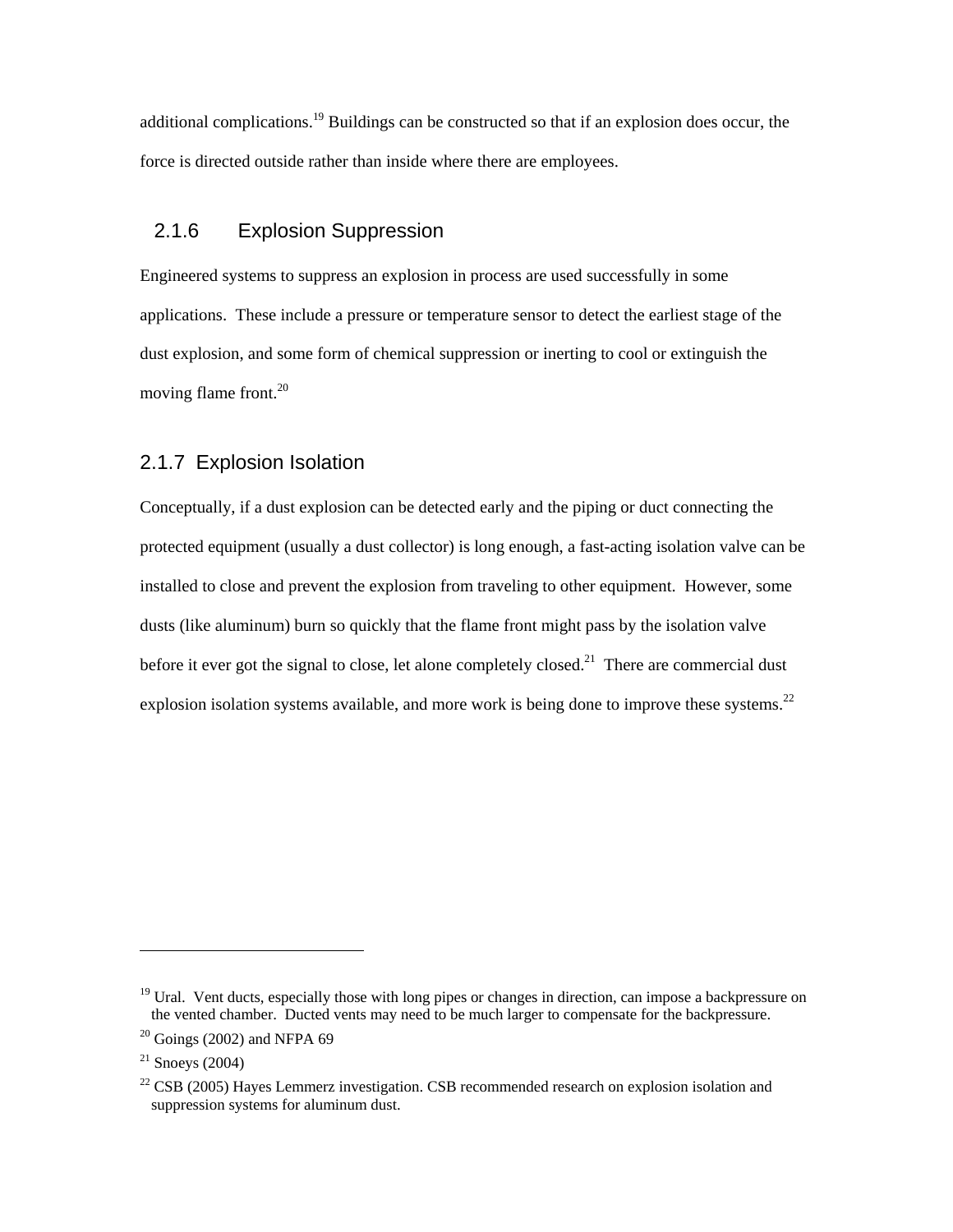# **3.0 References**

Babrauskas, Vytenis, 2003. *Ignition Handbook*, Fire Science Publishers.

- Barton, J. A., and H. D. Seaton, 1986. "Preventing Dust Explosions—A Case History," *Chemistry in Britain*, July 1986.
- Center for Chemical Process Safety (CCPS), 2005. *Guidelines for Safe Handling of Powders and Bulk Solids,* AIChE.
- CSB 2004 West. Investigation Report, Dust Explosion, West Pharmaceutical Services, Inc., U.S. Chemical Safety and Hazard Investigation Board (CSB), September 2004.
- CSB2005 CTA. Investigation Report. Combustible Dust Fire and Explosions, CTA Acoustics, Inc., February 2005.
- CSB 2005 Hayes. Investigation Report. Aluminum Dust Explosion, Hayes Lemmers International-Huntington, Inc., September 2005.
- Dastidar, Ashok Ghose, et. al, "Evaluation of Dust and Hybrid Mixture Explosion Potential in Process Plants, *Process Safety Progress*, vol. 24, No. 4, December 2005
- Earley, et. al. 1999, J.M., *National Electric Code Handbook 1999, 8th Ed*., National Fire Protection Association.
- Ebadat, Vahid,"Is Your Dust Collection System an Explosion Hazard?", *Chemical Engineering Progress,* October 2003.
- Eckhoff, Rolff (2003) *Dust Explosions in the Process Industries, 3rd Ed.* Gulf Professional Publishing.